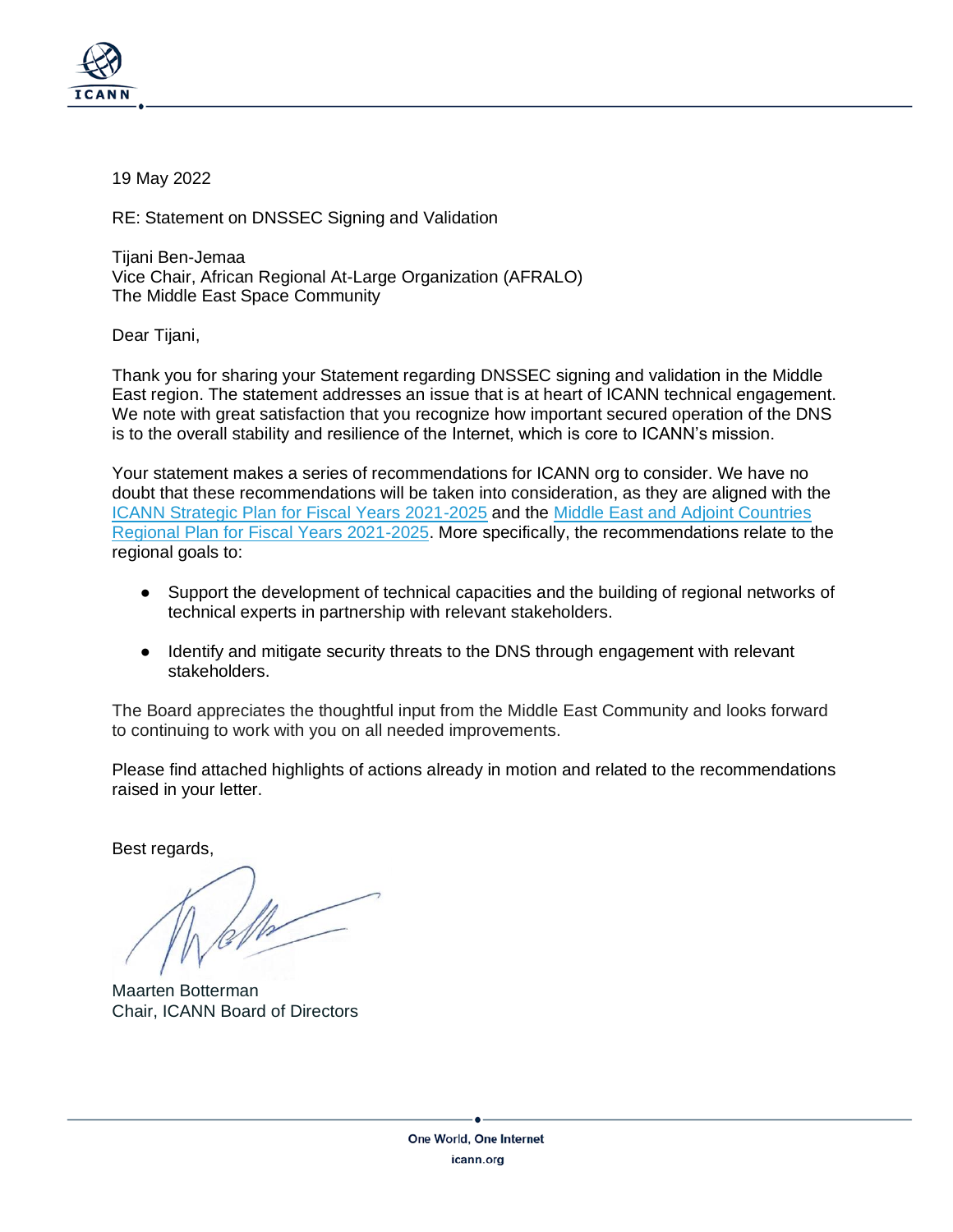

## **1. Highlights of ICANN Org Work to Support DNSSEC Signing and Validation**

Throughout its existence, ICANN has worked with the community and other partners to promote and support DNSSEC deployment (https://www.icann.org/resources/pages/dnssec-what-is-itwhy-important-2019-03-05-en). Here are highlights of the activities that support our engagement on DNSSEC deployment:

- 1. **Root zone signing and key management:** ICANN has ensured a secure signing and maintenance of the DNS root zone, providing a single Trust Anchor (TA) to the whole DNS tree. Signing the root zone is a critical component of effective DNSSEC deployment globally. Root Key Signing Key Ceremonies are performed several times a year using a model that is highly transparent, serves as a role model for others in the industry, and actively engages trusted community representatives in the process deployment globally [\(https://www.iana.org/dnssec\)](https://www.iana.org/dnssec).
- 2. **Operational knowledge sharing.** The policies and procedures, as well as software IANA has developed for root zone key management are published and we encourage other operators to learn or adapt them to suit their needs. Our core policy, the DNSSEC Practice Statement, is published along with the associated framework as RFC 6841. [\(https://www.iana.org/dnssec/procedures](https://www.iana.org/dnssec/procedures) and [https://datatracker.ietf.org/doc/html/rfc6841\)](https://datatracker.ietf.org/doc/html/rfc6841)
- 3. **TLD signing requirements in Registry contracts:** ICANN has a clear requirement for generic TLD operators to DNSSEC sign their zone. Today we are proud that in compliance with these requirements, 100% of generic TLDs are DNSSEC-signed, and many offer automated processes through their registrars to also allow registrants to sign their second level domains [\(https://stats.research.icann.org/dns/tld\\_report/\)](https://stats.research.icann.org/dns/tld_report/).
- 4. **DNSSEC awareness engagement globally:** ICANN Organization has been engaged in DNSSEC deployment awareness for several years, working directly with operators or partnering with external organizations, such as NSRC, to do capacity development. This activity recently took a new positive turn with the creation of a regional Technical Engagement training team - part of the Office of the CTO (OCTO) - that actively conducts capacity-building events across the world on DNS ecosystem security and particularly on DNSSEC, including validation by resolver operators. [\(https://www.icann.org/resources/pages/tech-engagement-training-course-catalogue-](https://www.icann.org/resources/pages/tech-engagement-training-course-catalogue-2021-04-22-en)[2021-04-22-en\)](https://www.icann.org/resources/pages/tech-engagement-training-course-catalogue-2021-04-22-en)
- 5. **DNSSEC hands-on capacity building in the Middle East:** Our regional Technical Engagement team has conducted more than 25 training sessions in the Middle East